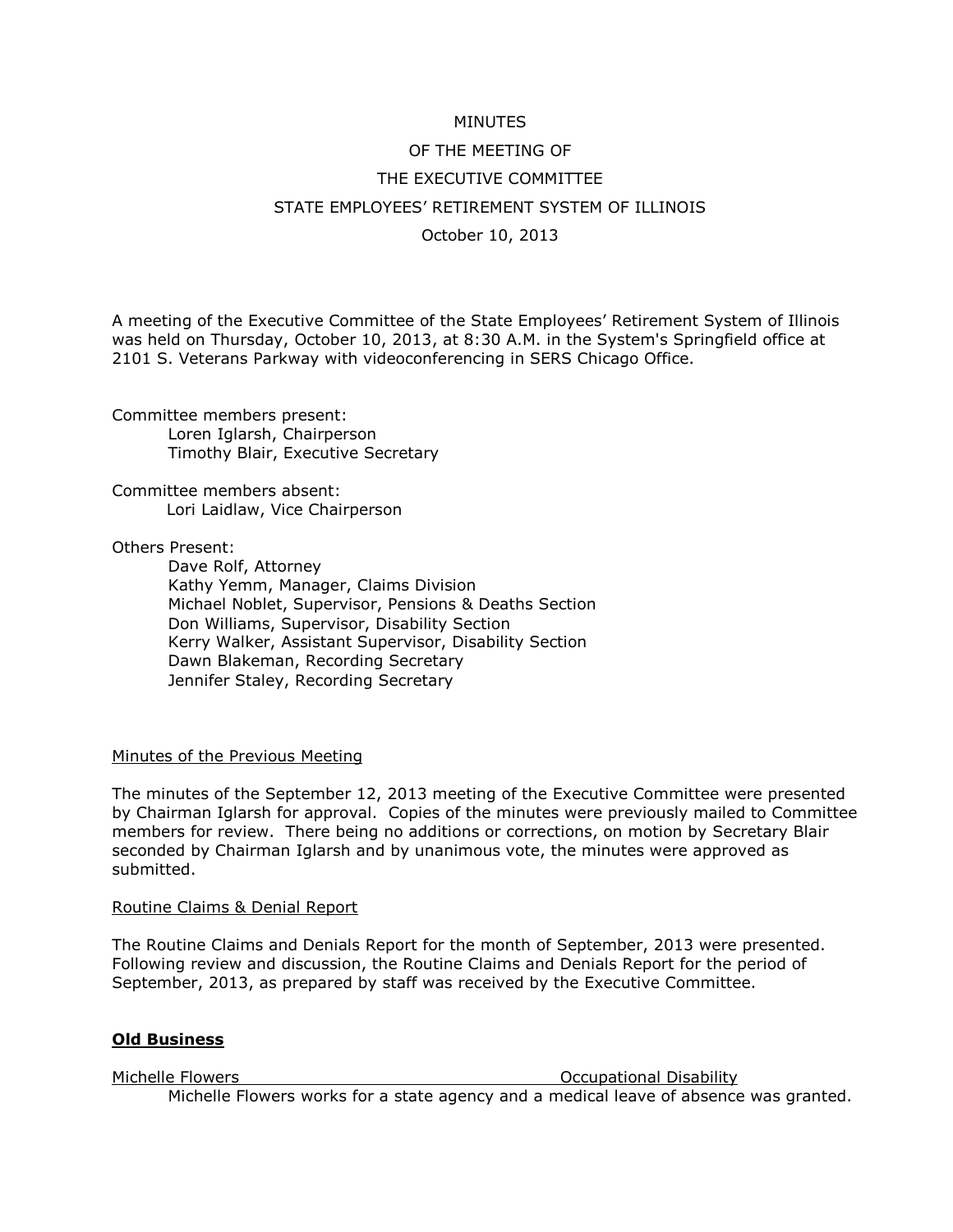Based upon a review of the file and information submitted, the Committee finds Ms. Flowers works for a state agency, and was granted a medical leave of absence.

On June 10, 2012 the System's medical consultant reviewed the entire file. The review indicated the medical information in the file failed to substantiate a disability.

Pursuant to the denial of disability benefits, Michelle Flowers requested and previously attended a personal hearing with the Executive Committee.

Ms. Flowers explained the job duty statement was incorrect and that she would get more medical information.

The Committee agreed to have Ms. Flowers complete a new job duty statement. SERS also agreed to have her supervisor do the same. The information would then be sent to the Disability Supervisor for review. Ms. Flowers also agreed to send additional medical records for review. The Committee agreed to defer this matter at this time in order to obtain the additional information. Additional information was received and reviewed.

Following discussion, the Committee agreed to refer this matter to SERS Attorney for a recommendation based on the facts and findings in file for presentation at the next meeting.

The System's attorney submitted a recommendation to deny based on the facts and findings on file for the Committee's review. Following discussion, on motion by Secretary Blair, seconded by Vice Chairperson Laidlaw, and by unanimous vote, the Committee accepted Recommendation No. 2013-001.A copy of this recommendation has been made a part of the member's file.

Ms. Flowers had a personal appeal on October 11, 2012. She was appealing the denial of her future occupational benefits. Her claim was deferred so additional evidence could be obtained. The additional medical was submitted and reviewed by the System's medical consultant on December 16, 2012 who determined that the medical information failed to substantiate a disabling condition. On February 14, 2013, the Executive Committee reviewed the appeal of the denial and denied her claim. Ms. Flowers is now requesting a re-appeal of the denial.

Following a review of the file and some discussion, Vice Chairperson Laidlaw moved to approve Ms. Flowers request to re-appeal the denial. Chairman Iglarsh seconded the motion and all were in favor.

On February 14, 2013, the Executive Committee reviewed the appeal of the denial and denied her claim.

 Ms. Flowers is now requesting another re-appeal of the denial as she has new medical to present.

Following a review of the file and some discussion, Vice Chairperson Laidlaw moved to approve Ms. Flowers' request to re-appeal the denial of the re-appeal. Chairman Iglarsh seconded the motion and all were in favor.

Ms. Flowers attended another personal hearing with her Attorney Jim Vainikos on August 15, 2013. She is appealing the denial of her future occupational benefits. Her claim was previously deferred so additional evidence could be obtained. The additional medical was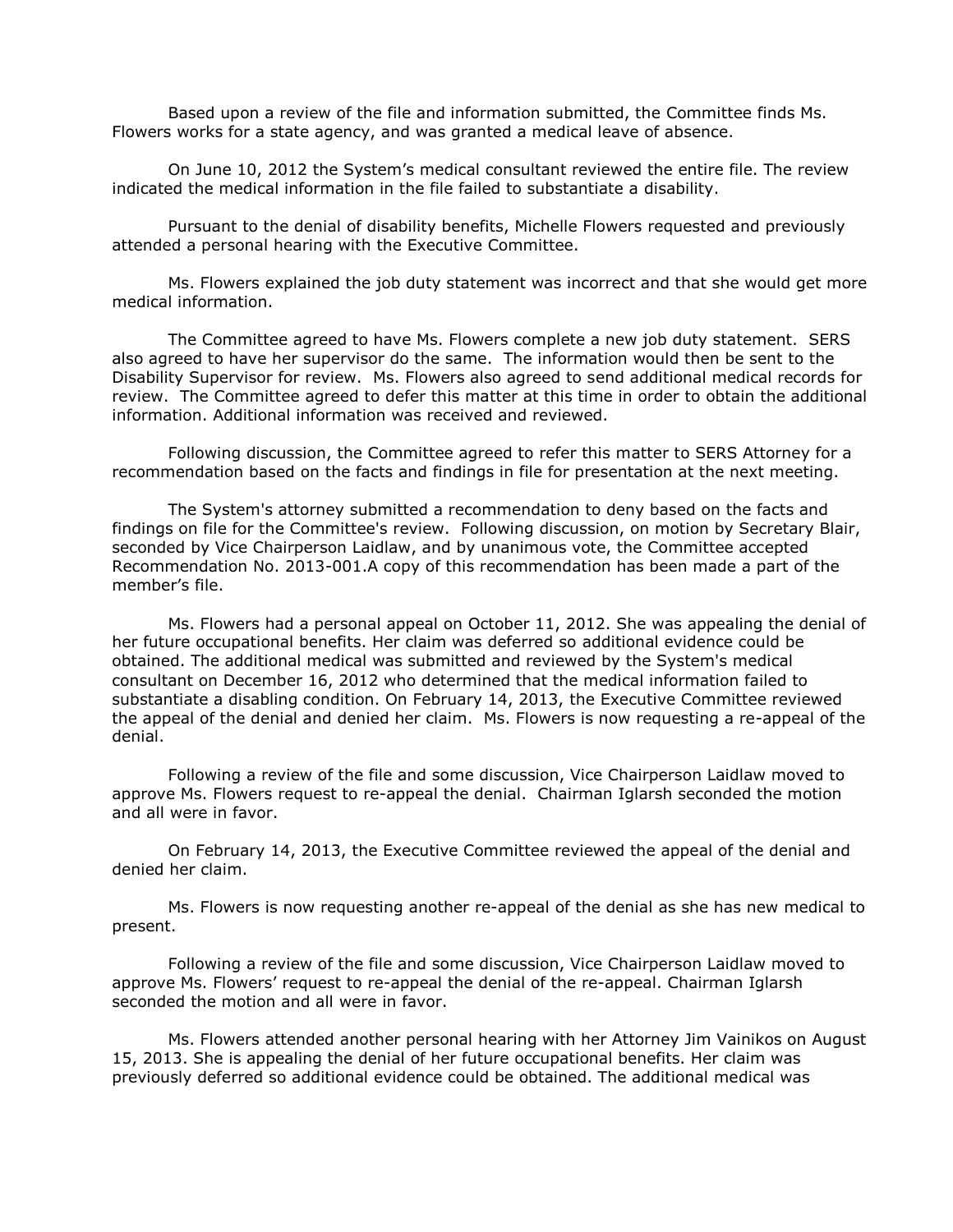submitted and reviewed by the System's medical consultant on July 4, 2013 who determined that the medical information failed to substantiate a disabling condition.

Ms. Flowers completed another job duty statement and the committee agreed to have the SERS medical consultant review the complete file.

 Michelle Flowers had a personal appeal on August 15, 2013. She is appealing the denial of her future occupational benefits. Her claim was deferred so additional evidence could be obtained. The additional medical was submitted and reviewed by one of the System's medical consultant's on September 17, 2013 who determined that the medical information failed to substantiate a disabling condition.

Following discussion, the Committee referred this matter to SERS Attorney for recommendation based on the facts and findings in file for presentation at the next meeting.

Rosilyn Hall Temporary Disability Overpayment The System's attorney submitted a recommendation to deny based on the facts and findings on file in this case for the Committee's review. Following discussion, on motion by Chairman Iglarsh, seconded by Secretary Blair, and by unanimous vote, the Committee accepted Recommendation No. 2013-06.

A copy of this recommendation has been made a part of the member's file.

#### **New Business**

Monika Szaflarska Non-Occupational Disability Ms. Szaflarska works for a state agency and was granted a medical leave of absence.

Based upon a review of the file and information submitted, the Committee finds Ms. Monika Szaflarska is a state employee and was granted a medical leave of absence.

Ms. Szaflarska 's claim for disability benefits was denied based on a review of medical documentation from treating medical sources.

Her file was reviewed by the System's medical consultant on May 15, 2013. Based on the medical documentation available, Ms. Szaflarska's claim for disability benefits was denied.

Ms. Szaflarska requested a written appeal pursuant to the denial of disability benefits.

After discussion the Committee recommended denial of the appeal of Ms. Monika Szaflarska for non-occupational disability benefits. Secretary Blair moved that the appeal be denied. Chairman Iglarsh seconded the motion, and all were in favor.

Kelly Davis **Communist Communist Communist Communist Communist Communist Communist Communist Communist Communist Communist Communist Communist Communist Communist Communist Communist Communist Communist Communist Communist** Kelly Davis works for a state agency and a service connected leave of absence was granted.

Ms. Davis' claim for disability benefits was denied due to failure to apply for occupational disability benefits within the proper time frame.

Based upon a review of the file and information submitted, the Committee finds Kelly Davis works for a state agency and a service connected leave of absence was granted.